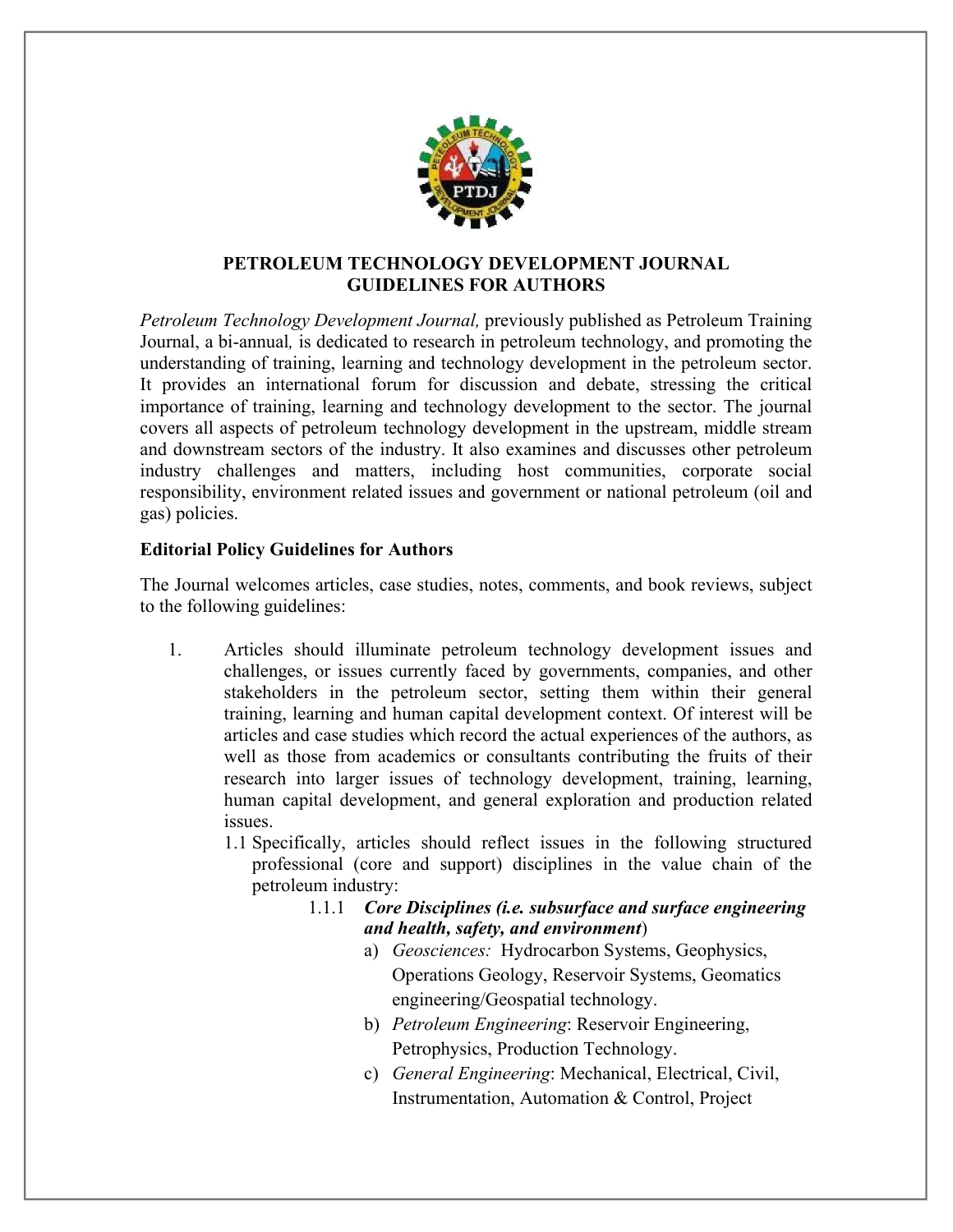Management, Cost, Subsea/Met ocean, Pipelines & Piping, Material & Corrosion, Process.

- d) *Production Engineering:* Process (operations) including Crude petroleum refining, Natural Gas processing, Petrochemicals etc.
- e) Maintenance Mechanical, Maintenance Electrical, Maintenance – Civil, Maintenance – Instrumentation, Automation & Control, Production Programming, Quality Control.
- f) *Health, Safety & Environment*: Occupational Health, Safety, and Environment.

## *1.1.2 Support Disciplines (i.e. people, finance, customers, and services)*

- a) *Human Resource*: Attraction, Recruitment and Manpower Planning, Career, and Performance Management, Learning and Development, Compensation, and Benefits, Industrial and Employee Relations, Organizational Development.
- b) *Information Technology*: Information systems, Telecommunications.
- c) *Public Affairs*: Government Relations, Public Relations, Media Relations, Community Relations, Communications.
- *d) Commercia*l: Strategy and Planning, Competitive Intelligence, Mergers and Acquisition, Petroleum Economics, Marketing
- *e) Legal:* Transfer and acquisition of technology, Ownership, Leases, Exploration and Production, Arbitration, and Alternative Dispute Resolution, Contracting, Tax, Legislation.
- 2. Articles and case studies should not exceed 8,500 words in length. Exceptionally, where the nature of the topic warrants it, the Editorial Board will be prepared to consider longer articles and case studies. All articles and case studies should include a word count (including footnotes) on the title page.
- 3. The Editorial Board also welcomes the submission of shorter notes and comments of up to 3000 words on matters which are of interest to the journal's readers, but which do not lend themselves to full-length articles treatment.
- 4. The Editorial Board will not consider articles published or intended for publication elsewhere. Authors are expected to confirm that their articles have not been published and, will not be published elsewhere
- 5. The title and author of articles should be clearly indicated together with the brief personal details, postal and e-mail address that may be published with the article.
- 6. Authors of articles are asked to provide a brief head note or abstract of around 60 words describing the contents of their article.
- 7. All articles are refereed to ensure both accuracy and relevance. Authors may be asked to revise their articles before final acceptance. Authors should not submit plagiarized materials.